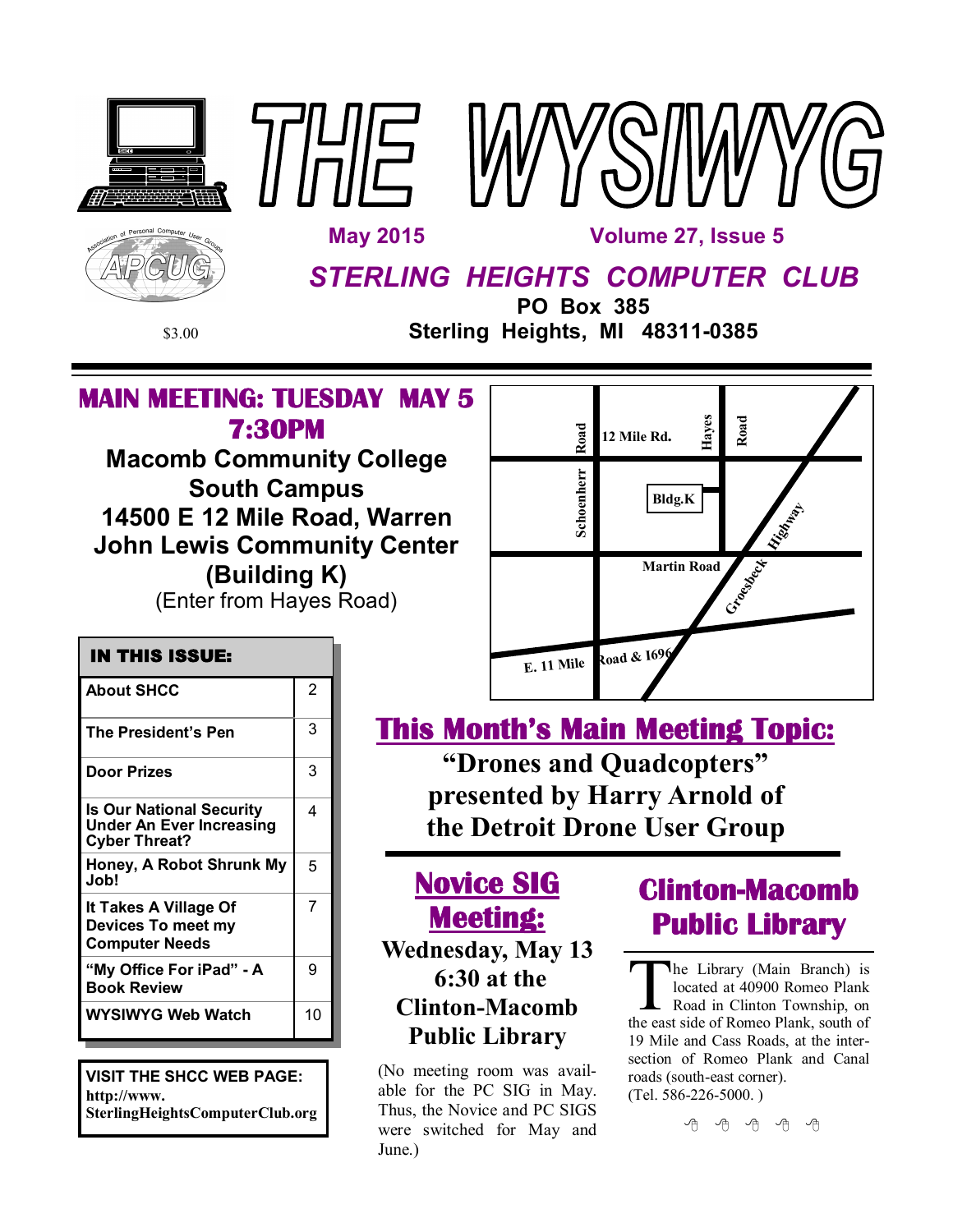**Guests and visitors are welcome. People can attend any SHCC meetings during two consecutive months before deciding to become a member or not. Meetings include the main meeting and SIG. July and August don't count since there is no main meeting. Membership includes admission to all SHCC functions and the newsletter. Membership is open to anyone. It is not limited to the residents of Sterling Heights.**

#### **DUES: \$25/YEAR**

### **Resource People:**

Family Tree Firefox FoxPro General Computer Questions Hardware MS Publisher MS Word Spreadsheets

Rick Schummer Don VanSyckel Rick Schummer Jack Vander-Schrier John Rady Rick Kucejko Rick Schummer Rick Schummer

### **SHCC Coordinators:**

| гашну ттес<br>Firefox<br>FoxPro<br>General Computer<br>Questions<br>Hardware<br>MS Publisher<br>MS Word<br>Spreadsheets                                      | <b>INIUN DUTTUMILITEI</b><br>Don VanSyckel<br>Rick Schummer<br>Jack Vander-Schrier<br>John Rady<br>Rick Kucejko<br>Rick Schummer<br>Rick Schummer |                    | President: Mike Bader    |
|--------------------------------------------------------------------------------------------------------------------------------------------------------------|---------------------------------------------------------------------------------------------------------------------------------------------------|--------------------|--------------------------|
| <b>SHCC Coordinators:</b><br>Associate Editor<br>Door prizes<br>Greeter for visitors<br>Newsletter publisher<br>Novice SIG<br>Program Coordinator Mike Bader | Rick Schummer<br>Don VanSyckel<br>Lindell Beck<br>Rick Kucejko<br>Paul Baecker                                                                    | 2015 SHCC Officers | President: Don VanSyckel |
| Publicity<br>Resource People<br>PC SIG<br>Welcome & check-in Jim Waldrop<br>desk.<br>Web Site<br>Web Watch column                                            | Patrick Little<br>open<br>Jack Vander-Shrier<br>Don VanSyckel<br>Paul Baecker                                                                     |                    |                          |
|                                                                                                                                                              | Contact Information:                                                                                                                              |                    |                          |

| Paul Baecker           |              | 586-286-2314 webwatch@sterling    |
|------------------------|--------------|-----------------------------------|
|                        |              | heightscomputerclub.org           |
| Mike Bader             |              | 586-447-6683 mdbader@flash.net    |
| Lindell Beck           | 586-939-4278 | Ljb48312@gmail.com                |
| Ron Frederick          | 586-294-5687 | frederic@gdls.com                 |
| Jerry Hess             |              | 586-566-6166 jhess@comcast.net    |
| Rick Kucejko           | 248-879-6180 | rick@kucejko.com                  |
| Patrick Little         | 586-264-1497 | pblittle@wideopenwest.com         |
| <b>Sharon Patrick</b>  | 586-268-3626 | espee37@att.net.                  |
| <b>Rick Schummer</b>   | 586-254-2530 | rick@rickschummer.com             |
| Don VanSyckel          | 586-731-9232 | don@vansyckel.net                 |
| Jack Vander-Schrier    |              | 586-739-5952 jvanders@comcast.net |
| (Call Jack after noon) |              |                                   |

**CLUB ADDRESS:** PO Box 385, Sterling Heights, MI 48311-0385 **CLUB E-MAIL ADDRESS:** Info@SterlingHeightsComputerClub.org **CLUB WEB PAGE:** http://www.SterlingHeightsComputerClub.org

### **Four Month Meeting Schedule:**

**MAY 2015 5** - **SHCC – "Drones and Quadcopters" presented by Harry Arnold of the Detroit Drone User Group** 3 - SEMCO meeting 6 - COMP meeting

13 - Novice SIG

Secretary: Rick Kucejko Treasurer: Paul Baecker

**JUNE 2015** 2 - SHCC – M**ain Meeting** 3 - COMP meeting 7 - SEMCO meeting 23 - PC SIG

**The club does not meet in July and August.**

### **Other Computer Clubs:**

As a member of SHCC, you can attend meetings of other clubs where we have reciprocating membership agreements, at no charge.

#### **Computer Club of Marysville and Port Huron (COMP)**

Time: 1st Wednesday, 7:00PM Place: Mackenzie Bldg, Room 201, St Clair Community College, Clara E McKenzie Library-Science Building, 323 Erie St. Port Huron, MI (810) 982-1187 Web Page: http://www.bwcomp.org Reciprocating: Yes

#### **South Eastern Michigan Computer Organization (SEMCO)**

Time: 2nd Sunday at 1:30PM Place: Altair, 1820 E Big Beaver Road, Troy, MI 48083 (248) 840-2400 Web page: http://www.semco.org Reciprocating: Yes

#### **The OPC (Older Persons Commission) Computer Club**  Time: Every Tuesday at 10:00 Place: OPC in Rochester 248-656-1403.

Web page: www.opcseniorcenter.org. go to "Activities - Programs", then to "OPC Computer Club" for club information.

No cost for residents to join or attend meetings. \$150 fee for non-residents, (full facility usage) or \$1 per meeting. Reciprocating: No

Newsletter submissions are due 10 days before the club meeting, but the earlier the better. They should be sent to : WYSIWYG Publisher

5069 Fedora, Troy, MI 48098

OR at the e-mail addresses: newsletter@SterlingHeightsComputerClub.org

Unless stated otherwise, all materials contained in this newsletter are copyrighted by the Sterling Heights Computer Club. License is hereby granted to other clubs  $\rm (C)$ 

(non-profit) to reprint with credit.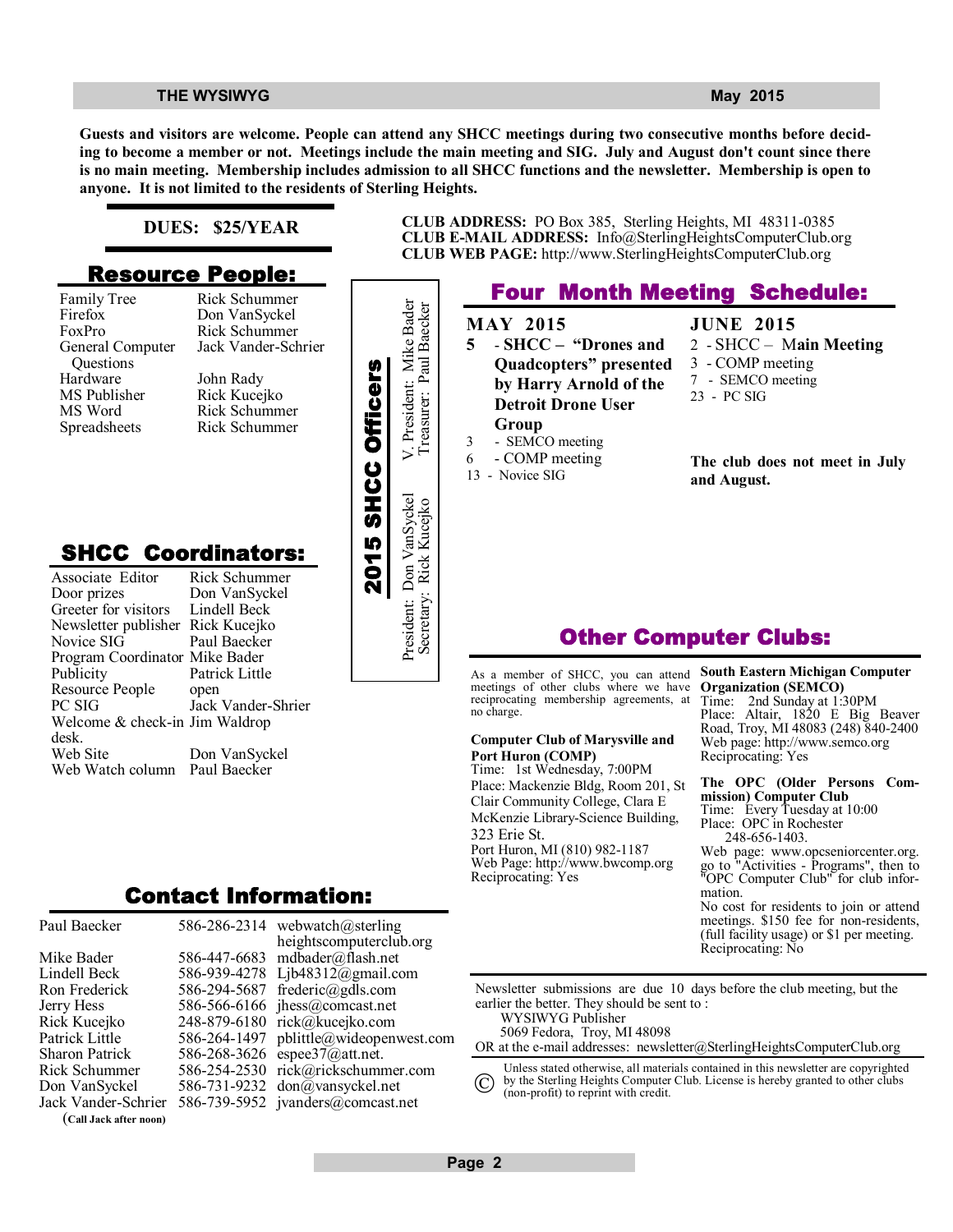#### **THE WYSIWYG MAY 2015**

### **The President's Pen**

 *by Don VanSyckel*

**IV Don**<br> **I** f you didn't attend last month's<br>
meeting, you missed an excellent<br>
presentation. Mr. Eric Hayes of f you didn't attend last month's meeting, you missed an excellent the Royal Oak Library presented "Alternatives to the Usual Cable TV and Cell Phone Choices". With an internet connection you have many options to access video content, TV shows and movies. The week before the meeting, knowing the topic of the up-coming meeting, I thought about how we used to use a VCR to record TV. VCR's no longer work with the digital signals now on most cable systems. The new recording devices are DVRs (Digital Video Recorders). A few years ago when digital-on-cable was just coming out, I checked on getting a DVR and at the time was told the technology was locked up via patents and the cable companies were holding the technology captive. At that time I could not locate any VCRs to purchase and all the cable companies offered a DVR as a feature of signing up with them. I never checked on DVRs again since the cable companies are still offering a DVR as incentive to sign up for their service.

I checked around on line and found that there are a number of options available for recording digital video. I didn't find any VCRs that just connect in the cable going to the TV in the manner that the VCRs did. If you know of any, let me know the manufacturer and model and where to get it. What is available fall into roughly two categories: PC based and stand alone streamers.

The PC-based devices are available as cards for PCs and USB devices. I purchased one of each. I have installed the card in my Win7 desktop. When I opened the box, it was hard to believe how little was on the card. After looking at the card it was evident how the USB device was possible. The USB device is about the size of a deck of playing cards with a USB connector on one end and a coaxial cable connector on the other end. I



to cable. Everything went smoothly. I turned on the PC and to start things, you have to select what type of signals to receive with the card. This card will handle 1) analog cable (old style cable and antenna signals), 2) digital cable (called clear QAM), and 3) encoded digital (generally premium cable channels and you need a decoder from the cable company). I selected digital (clear QAM).

Next you run the channel scan. I was surprised the range to search was 2 - 159. This didn't seem like enough range but it could not be set larger so I clicked OK to scan and away it went. Again I was surprised by the program finding channels like "12273" and "12274". As I sat and watched I figured out the "122" in the before mentioned examples is 122 in the 2 - 159 channel range so the range is sort of 200 - 15999. The program reported that it found 379 channels.

The issue is the channels numbers have no relationship to the channel numbers on the TV. 379 channels sound great until you try to find a channel by clicking the up channel button 378 times. The software install did deliver a URL shortcut to a web site with cable channel listings. The web site did know I am in the Detroit area but it was displaying the list for the other cable company (the one I don't have). There was a button for changing the set up for the web site but to do this you needed an account, offered for free. However when I tried to set up an account, the web site went nowhere and then I noticed the site was trying to do ads from doubleclick. I have configured all my PCs to short circuit doubleclick for years and have no intention of enabling the doubleclick plague just to get TV channel listings.



I looked for another solution to find channels. I found the channel list in the program and the program allows you to move entries in the list up and down. I arranged the list in alphabetical order by call sign (CBS, NBC, etc). So to change channel I right click, select find channel, drag down to the channel I want, and double click. If you know the channel number and the TV program is the active window, you can type the channel number desired. This could work for a few channels but how many five *(Continued on page 9)*



**D** oor prize drawings are held at regular club meetings. The winner's circle for April included:

**Richard Katnik** won a flash drive

**Paul Baecker** won an LED flashlight

**Fran Poliuto** won a head lamp

**Paul Manning** won an LED flashlight

**Richard Monk** won an LED flashlight

**Don VanSyckel** won a power strip

**Ed Zaremba** won a disc case

#### e e e e e

### **Last Month's Meeting**

**M** r. Eric Hayes of the Royal Oak Library presented "Alternatives to the Usual Cable TV and Cell Phone Choices". Mr. Hayes has present to SHCC before and did another excellent presentation. This topic discussed many options and had a lot of questions and answers.

中 丹 中 中 中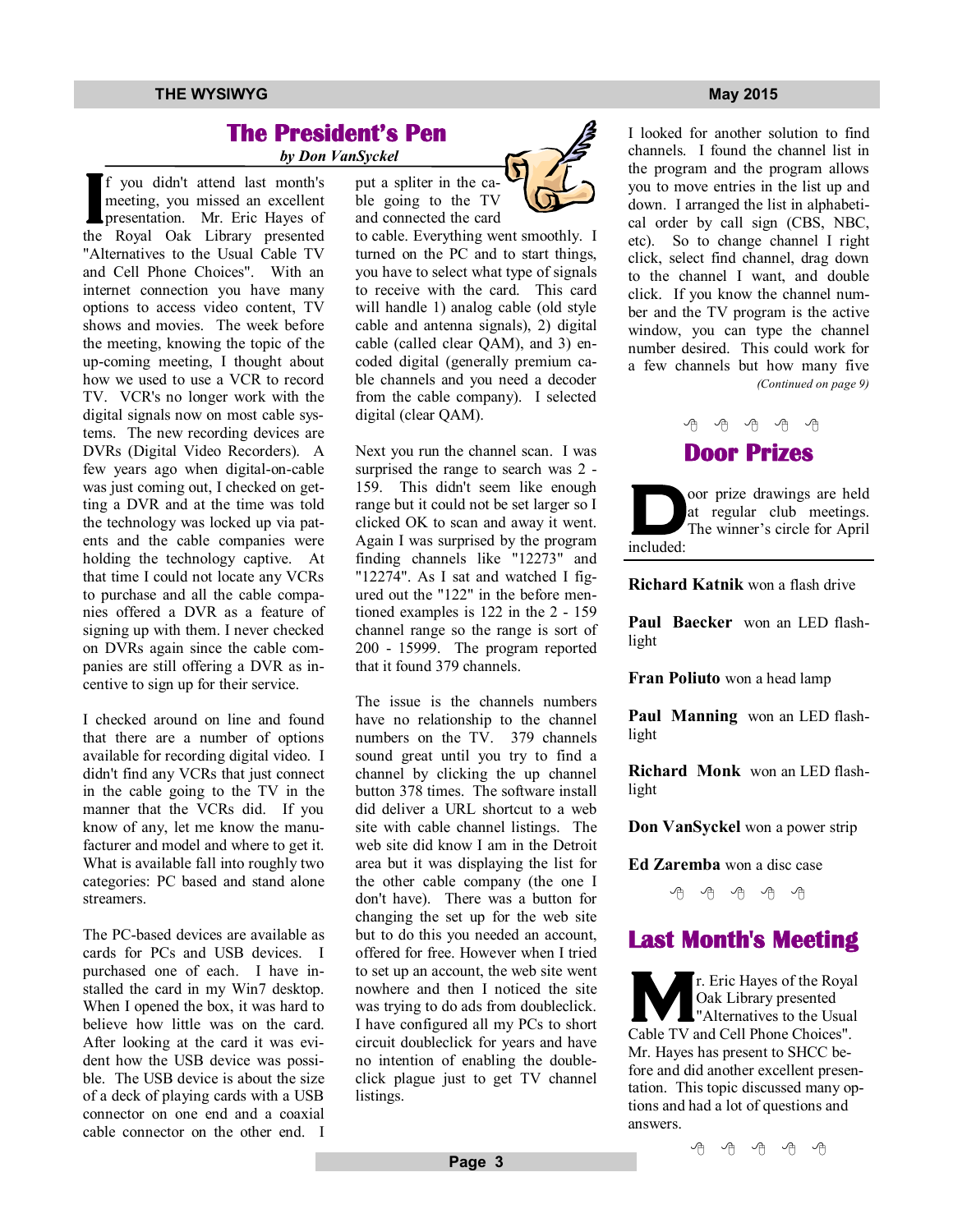### **Is Our National Security Under An Ever Increasing Cyber Threat?**

*by Ira Wilsker*

#### **WEBSITES:**

 $http://en.wikipedia.org/wiki/$ Edward\_Snowden

http://www.nydailynews.com/news/ national/snowden-chinese-hackersstole-f-35-fighter-jet-blueprintsarticle-1.2084888

http://abcnews.go.com/Blotter/majorus-weapons-compromised-chineseh a c k er s-r e p or t-warns/story? id=19271995

http://www.theepochtimes.com/ n3/1207688-snowden-reveals-morebad-news-for-the-400-billion-f-35/

http://www.spiegel.de/media/media-35687.pdf

http://time.com/3761786/5-factsexplain-iran-nuclear-talks-sanctions/

**I** have been doing a series of free presentations for local and national groups titled "Are We Under Cyber Attack?" With the constantly increasing volume of information that has indicated that we are indeed under an increasing level of cyber attack, it has been difficult for me to keep my presentation up-to-date without it becoming an excessively long presentation. Sadly, most of us are blissfully unaware of the degree and scope that our computer systems are being hacked and penetrated, with massive amounts of personal, technical, and other sensitive information being stolen. It is not just the massive theft of computer data that has been damaging our national security and economy, but the increasing number of cyber attacks that have threatened our critical infrastructure as well as jeopardized our collective personal safety.

 Some of the previously rumored but denied digital intrusions into our most

sensitive data systems important to the national security have been recently corroborated (if credible) by such questionable and controversial individuals as Edward Snowden and WikiLeaks infamous contributor, Julian Assange. As recently as January 20, 2015, Edward Snowden was quoted in an interview in the New York Daily News where he proclaimed that despite earlier news reports that were officially denied, some going back more than six years, that Chinese hackers stole the complete blueprints and other technical data for the U.S. F-35 stealth jet fighter and used that information to build a near clone of the F-35, the new Chinese J-31 stealth fighter. According to the Daily News, "Chinese hackers stole "many terabytes" of data about the American F-35 stealth fighter jet, new documents provided by NSA whistleblower Edward Snowden contend. The stolen materials, taken from the Pentagon and contractor Lockheed Martin Corp., included radar designs and engine schematics used in the crown jewel of American military aircraft." On January 19, 2015, the international newspaper, Epoch Times in reporting the theft of F-35 data commented, "This is billions of dollars of combat advantage for China. They've just saved themselves 25 years of research and development. It's nuts."

Officially, the Chinese vehemently deny that they are engaged in any form of cyber espionage and hacking of any American facilities. Despite the fact (allegation?) that the Chinese military stole data developed by the U.S. at the cost of many billions of dollars, and used that purloined data to produce a highly competitive air superiority fighter in record time without the enormous expense and lengthy time for research and development, there is still much disbelief that it could have happened. In response,

again quoted by the New York Daily News, China's Foreign Ministry spokesman Hong Lei told reporters, "The so-called evidence that has been used to launch groundless accusations against China is completely unjustified. According to the materials presented by the relevant person, some countries themselves have disgraceful records on cyber-security, Hong added." The Daily News also wrote in the January 20 article, "China, meanwhile, boasted of its Shenyang J-31 twin-engine fighter jet when the aircraft was unveiled late last year, prompting the aircraft's maker to claim the jet could "take down" America's F-35."

The documents released by Snowden also appeared to verify an earlier ABC News story on May 28, 2013, where ABC reported, "Among the more than two dozen major weapon systems listed in the report are the stealth F-35 Joint Strike Fighter aircraft program, the most expensive weapons program in history whose breach was previously reported; the Global Hawk longrange surveillance drone; aspects of the Patriot missile system; the Navy's Littoral Combat Ship and Black Hawk helicopters. Information on various U. S. government technologies was also siphoned by cyber spies including nanotechnology, directed energy, space surveillance telescopes, tactical data links and drone video systems." ABC also reported in this story, "The Chinese government has repeatedly called hacking accusations "groundless" and has claimed to be the victim of a widespread American cyber espionage campaign."

To show the depth of the "alleged" Chinese thefts of important and vital American national defense and security information, the German newspaper Der Spiegel published on January 18, 2015, some of the PowerPoint slides purloined by Snowden, and provided by him to the newspaper (http:// www.spiegel.de/media/media-35687. pdf). These slides were also picked up by a British newspaper the Daily Mail, and distributed globally, then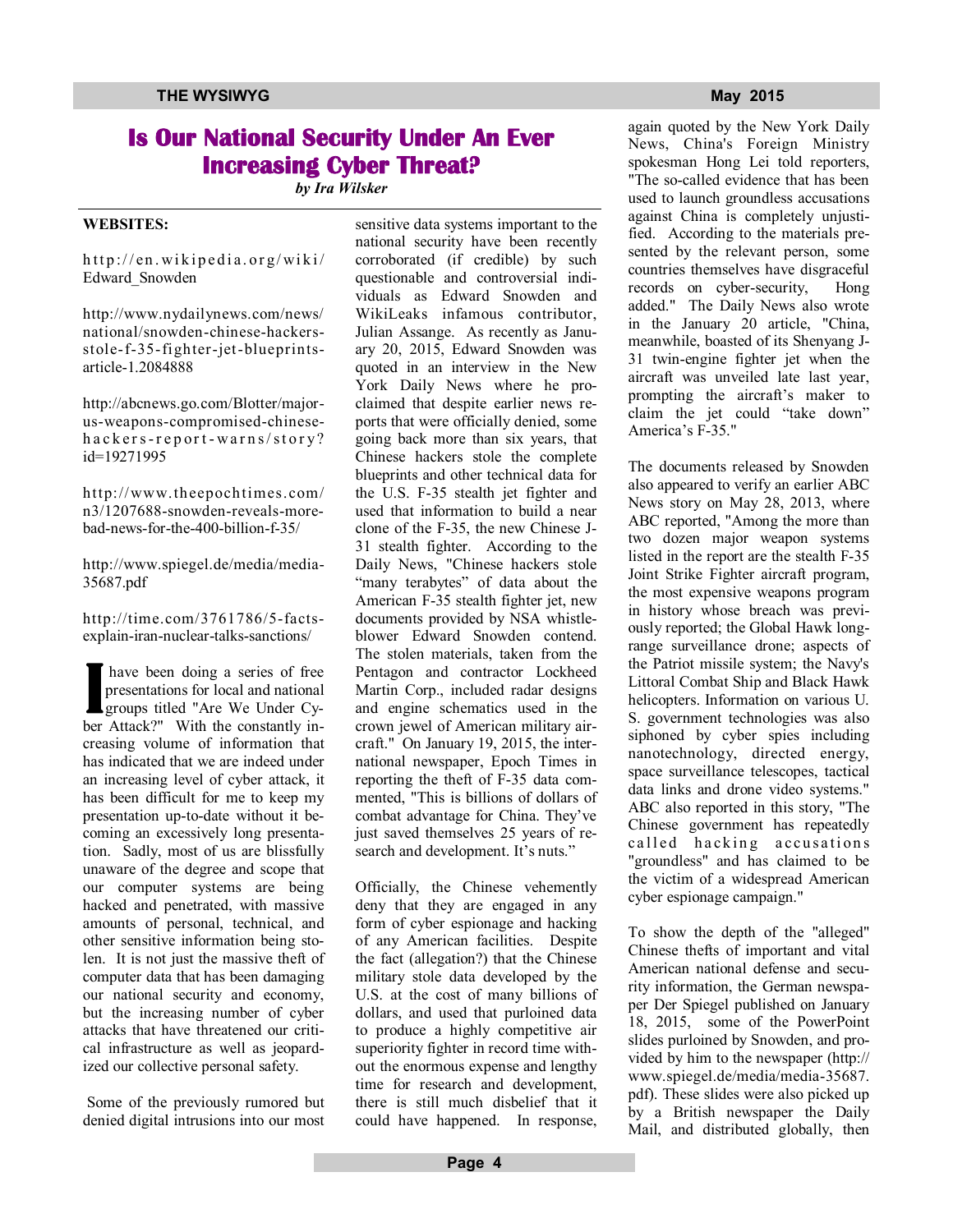reposted by countless others. Clearly labeled as "Top Secret" and titled "Chinese Exfiltrate Sensitive Military Technology", and "Byzantine Hades Causes Serious Damage to DOD Interests", the PowerPoint slides state that the Chinese have stolen about 50 terabytes of data, which is the "Estimated equivalent of five Libraries of Congress". Some information on these slides indicates the details of some of the stolen technical data on the U.S. F-35 Lightning including the numbers and types of radar modules, detailed engine schematics, methods of cooling engine gases (important to minimize an infrared signature that can be used to track and shoot down an F-35), leading and trailing edge treatments, and other vital technical date that could be utilized to defeat the stealth technology engineered into the F-35, at a cost to the U.S. taxpayers of \$400 billion.

Other statistical information disclosed in these "Top Secret" PowerPoint slides indicate that there were over 30,000 "Incidents", including over 500 "Significant Intrusions in DoD Systems"; over 1600 networked computers penetrated, and over 600,000 user accounts compromised. It cost the Defense Department over \$100 million to access the damage, and rebuild the compromised networks.

Operational data on the PowerPoint slides consisted of compromised information which included air refueling schedules, the personal records of 33,000 Air Force generals and other field grade officers, over 300,000 user IDs and passwords used by Navy personnel; Navy missile navigation and tracking systems; and Navy nuclear submarine anti-aircraft missile designs. Other highly critical and sensitive data stolen also included International Traffic and Arms Restrictions (ITAR) data, information on defense contractors' research and development, and active defense industrial espionage on the B-2 bomber, F-22 Raptor fighter, F-35 Lightning stealth fighter, spaced based laser systems, and other valuable data. Snowden also provided "Top Secret" Power-Point slides titled "Cyber Attack and Mitigation Timelines" which explains the "Adversary Malware Design Process", as well as the "SIGINT" (Signals Intelligence) enabled countermeasures used to mitigate the "Adversary Intrusion". Obviously, after these Power-Point slides were published by major German and British newspapers, and then reposted countless times on other websites, the proverbial "Genie" is out of the bottle, as these slides are now readily available online.

On March 27, 2015, Time Magazine ran a story titled "These 5 Facts Explain the State of Iran". Fact #2 listed about Iran has to do with "splurge" of money being spent to make Iran what its Revolutionary Guard called "the fourth biggest cyber power among the world's cyber armies." In its domestic 2015/2016 budget, Iran is increasing its spending on cyber security by 1200%, but has increased spending on its offensive cyber capabilities to well over a billion dollars a year. In re-

sponse to the mysterious Stuxnet virus (worm) that damaged many of the centrifuges producing nuclear material, Iran intensified its cyber attack capabilities. In 2012, Iran demonstrated its cyber attack capabilities by deleting critical data from about 30,000 computers in Saudi Arabia belonging to the oil company Aramco, in what is now called the infamous "Shamoon Attack." In the past, while the majority of cyber assaults on American assets were predominately from China, followed by Russia, and other mostly unfriendly countries, there is now evidence that the Iranians may also be contemplating significant cyber attacks on the U.S.

 So, "Are we under cyber attack?" I end each of my hour long presentations with the statement, "Sleep well tonight!"

*This article was reprinted with permission of the author, Ira Wilsker.*

 $A$   $A$   $B$   $A$   $A$ 

### **Honey, A Robot Shrunk My Job!**

*by Greg Skalka, President, Under the Computer Hood User Group, CA www.uchug.org president@uchug.org*

**I** recently took a day trip alone with my 23-year-old daughter, which gave me the opportunity to find out more about her thoughts on the future. For the last five years she has lived about two hours away, so these opportunities for me to gain insight into her life and attitudes are rare. I was a little surprised to find one of her concerns was that robots would eventually occupy all jobs. She said she and her boyfriend had discussed this and wondered if one day everyone would be unemployed except for who made robots (and she with a business marketing degree, of course).

I could write off some of her apprehension to the nine months so far spent looking for employment in her field of study, but this concern over technology eliminating jobs is a real issue. Modernization and mechanization have changed the career landscape in the past, but today's changes due to computer and communications technology, combined with increased globalization, may be coming faster than our society can cope with.

Since ancient times, mankind has sought to improve living conditions and decrease the labor required for a fulfilling existence. With the majority of early humans involved in agriculture, innovations were sought to reduce the labor in growing crops. The use of hand tools and plows and of animals in place of human labor allowed fewer people to grow more food. This allowed some who would otherwise be farmers the opportunity to pursue other professions and develop other innovations.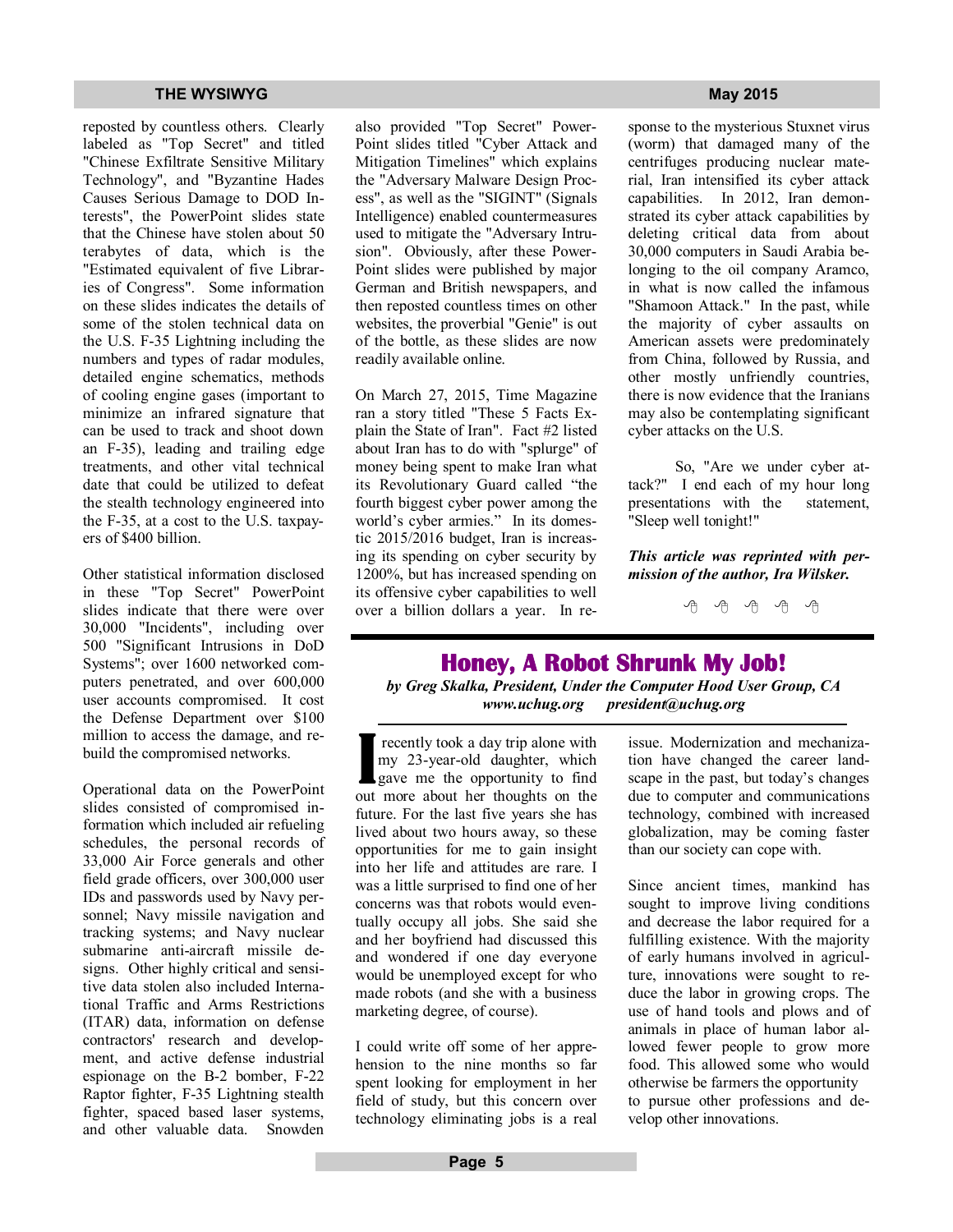My daughter is only two generations away from an agrarian life. My father was raised on a farm with no electricity or indoor plumbing. As a young boy, he mostly ate only what his parents obtained from their land and their animals. Over the last 70 years, with tractors and implements, better agricultural science and improved transportation, farm production has improved such that a fraction of the farmers can now provide many times the previous agricultural output. Today GPS-guided tractors optimize the land for planting and farmers can use drones to monitor their crops and livestock. These changes have greatly reduced the labor required to feed the world, providing inexpensive food to a global market. With agricultural labor requirements reduced, rural towns and cities of the Midwest shrank as young people were forced to find work elsewhere.

The Industrial Revolution began 200 years ago, transforming manufacturing and industrial activities. Through most of the last century, the improvements brought by technology reduced the manual labor required to produce products. Though fewer workers were required to produce the same products, new industries were created that provided new jobs. As some classes of occupations became obsolete (like the ice delivery men who stocked the residential ice boxes), others came into being (like refrigerator repairmen). Though the changes to society were great, they came over a number of generations, allowing society to adapt.

The electronics and computer revolutions that started at the end of the last century have continued the increases to our productivity, but at a much greater pace. In addition to saving manual labor, computers reduce the mental efforts required in design and production, displacing workers with greater skills. New computer, telecommunications and consumer electronics industries were created as a result of this technology, creating new occupations as others were made obsolete. These profound changes to society now occur in a much shorter time, in a generation or two, or less. When I was growing up, I could not consider a career as a Blockbuster Video sales clerk, as consumer videocassettes had not yet been invented. My daughter watched videos we rented for her as a child; now as a young adult, the video rental stores are gone, and she watches DVDs from the Redbox machine in front of the grocery store or views streaming videos on her iPad. The video rental clerk is an occupation that came and went in my lifetime; Netflix, Hulu and that big red robot dispensing DVDs caused all those jobs to go away.

The video store clerk is the classic example of workers displaced by modern technology (and not replaced elsewhere in a successor industry in the same numbers), but there are plenty of others. Bank employment has been reduced, thanks to automated teller machines (ATMs), online banking and even Internet banks. I don't know if there were ever 400,000 bank tellers employed in the U.S., but today there are that many ATMs here. Now with the ability to deposit a check by taking a picture of it with your smart phone, the need for physical banks, and their branch employees, is reduced further.

Postal and parcel deliveries have been greatly improved by computerization and automation. FedEx, UPS and the other parcel delivery companies have used technology to improve service, open new markets and keep costs down while getting more out of fewer employees. They have taken a lot of business away from the U.S. Postal Service, which has had to automate extensively to compete. I love the "postal robot", the automated mailing kiosk in my local post office. It is available to me at all hours of the day to weigh and mail my letters and packages and sell me postage. It does not require overtime pay or a pension, so I'm sure it reduces the USPS's labor costs.

The state Department of Motor Vehicles is another place where computers should have cut the number of employees required (but considering it is a government activity that might not be the case). Since most simple DMV activities like car registration renewals and address changes can be performed online, most people can avoid for years the unpleasant prospect of visiting the DMV office in person. Even when you do, you can make an appointment online.

San Diego Gas and Electric used to employ legions of meter readers; now with the new smart meters they have installed over the last few years, all your energy usage is transmitted back to them electronically. Most grocery and general merchandise stores have installed at least a few self-checkout registers, reducing the number of employees needed. A Cupertino, CA hotel is introducing a robotic butler to make deliveries to guests; it motors around like R2-D2. Even NASA has installed a Robonaut on the International Space Station to help humans work and explore in space.

These days it is hard to think of a job that does not require the use of computers and related technologies. Computers and microcontrollers are being built into everything; these smart, networked devices improve our lives and save us labor. They also may be eliminating a lot of lower-paid jobs. If a robotic vacuum can clean your floors, you may not need to hire a maid. Some restaurants are introducing tablet-like devices customers can use to order food and pay their bills, reducing the wait staff required.

I think the next big technology innovation will be the autonomous vehicle. The military already has unmanned aerial vehicles for surveillance and munitions delivery; some are remotely piloted, but others are truly autonomous. Once the private sector can legally use drones for business, mass production will make them less expensive and more capable, opening up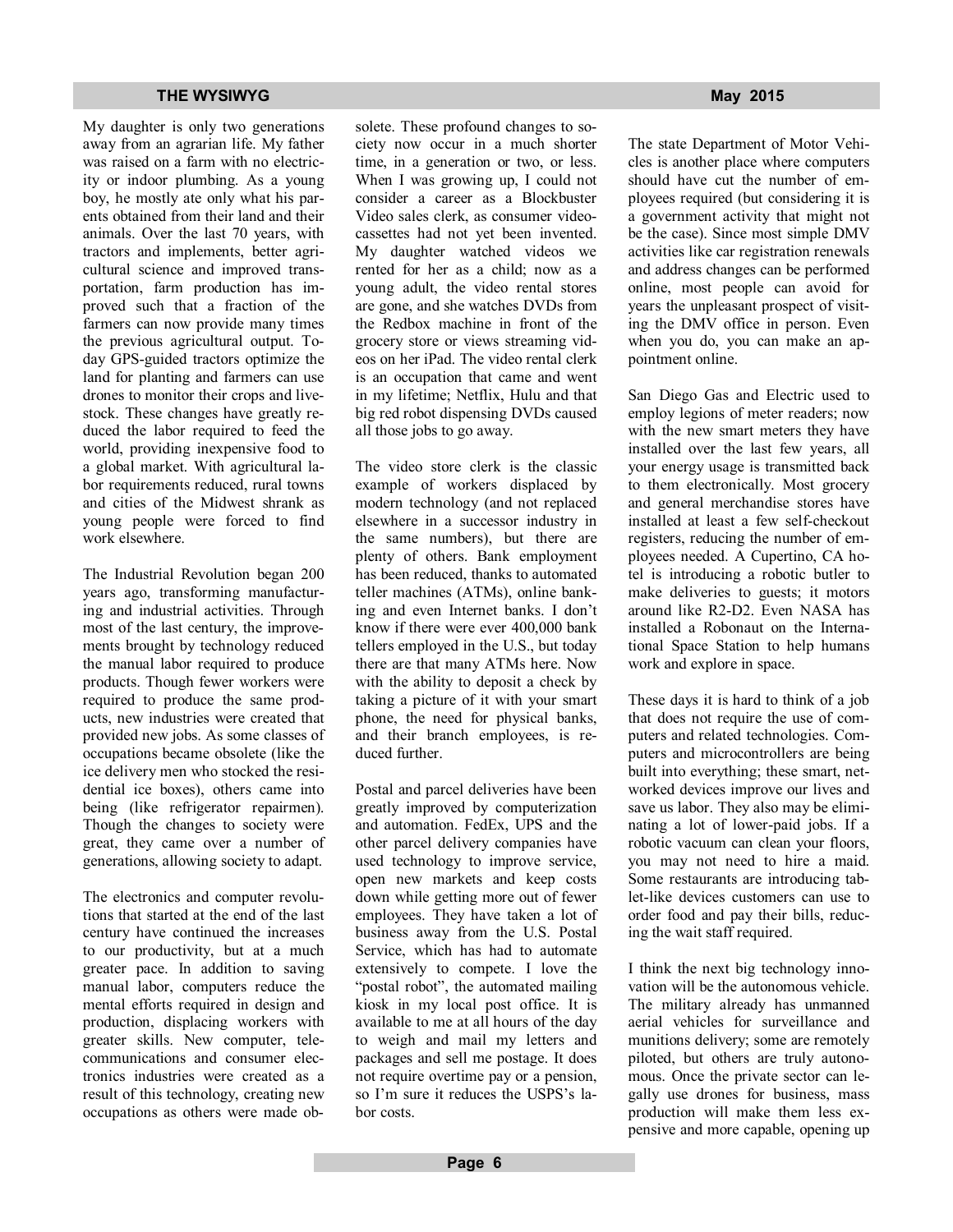#### **THE WYSIWYG MAY 2015**

more possibilities for their use. Small surveillance UAVs may one day replace many police helicopter, patrol car and foot patrols. If Amazon has its way, all your packages will be delivered not by people but by quadcopters.

The self-driving cars being developed by Google and others will really provide benefits to mankind but will also cost jobs. A fully autonomous car would be a great help to those too disabled (or too impaired) to drive, and could have the potential to greatly reduce traffic accidents. Though the technology may already be here, once again the legal and social systems will need time to catch up. Meanwhile, we  $\theta \oplus \theta \oplus \theta$ 

are getting bits and pieces of the selfdriving car now, in the self-parking car and the car that automatically brakes to avoid a collision. Once the fully self-driving car is legal, look for taxi, bus and truck drivers to be in the unemployment lines.

Then the self-driving trucks will transport the raw materials to the robotic factories, so that more robots and selfdriving vehicles can be manufactured.

*This article has been obtained from APCUG with the author's permission for publication by APCUG member groups.*

## **It Takes A Village Of Devices To Meet My Computer Needs**

*by Greg Skalka, Under the Computer Hood User Group, CA wwww.uchug.org presidentuchug.org*

**I** 'm not sure I agree with all popular applications of the phrase "It takes a village," but it does seem to me that it now requires the contributions of a number of computing devices to allow me to function successfully in society. Unlike my adult children, I can still remember what life was like in The Time Before Computers. How did we ever survive without the Internet, spreadsheets, email, Facebook, GPS, smart phones and iEverything? Our lives have become filled with the alphabet soup of mp3, pdf, DVD, url, USB, HDMI, PDA and Wi-Fi. The digital electronics revolution we have enjoyed these past 30 years has brought us all this capability, convenience and electronic stuff. It wasn't always this way.

My first computer was a Timex Sinclair 1000 (ZX81), which cost \$99 in the early 1980's. It was more of a toy than a useful tool. By around 1985 I had bought a real computer, a Zenith Z-157, which was an IBM PC-XT clone, for around \$1500. I entered the world of documents and spreadsheets, and later got to use a dial-up modem to connect to bulletin boards. My wife couldn't really understand the computer, so I was the only user.

As we moved from DOS to more user-friendly operating systems like Windows (3.1, 98 and XP) and the functionality of computers increased (graphics, photos, the Internet), more of the family wanted to join in. Soon my wife had her own computer, then so did the kids, then we had to have laptops, followed by a netbook, then eReaders, tablets and smart phones.

Today my computer "village" consists of 7.1 devices - two desktop computers, three laptops, a PDA, an iPad and part of an iPhone (I count my wife's iPhone as 0.1 of a device for myself as I only have a dumb phone, but get to take advantage of her phone's Internet access when we are out together). These are all devices necessary for me to fulfill my computing goals. Some obviously provide unique capabilities that others do not (tablet for portability, desktop for performance), but others are still in use do to legacy issues.

There are some big advantages to having my computer usage spread over a number of devices. There is some redundancy in having multiple devices on which to surf the web or get email. With the increased use of computers in our financial affairs, it is essential to have back-up devices in case your primary bill-paying computer suffers a failure. With multiple devices there is a much better chance of being able to do what you want and successfully run the applications you want. I occasionally will have difficulty getting a particular new program to install and run correctly, or work with a particular peripheral device; sometimes trying it on a different computer makes the difference. Applications can also be distributed among the devices, so you don't wind up with one computer jam packed with programs (that you can never find the icon for). It can also help solve the problem of some programs seemingly not wanting to be installed with others. Having several platforms to work with can also increase overall usage security, as confidential computing can be segregated to some devices and risky web browsing to others. There is also the obvious advantage of having different devices that are better suited to different tasks (such as smart phones and tablets for mobile use and desktops for writing this column and photo editing). Different operating systems and environments can also provide advantages and optimization of the user experience.

There are also some big drawbacks to spreading your user experience over 7.1 devices. Now I have eight devices to maintain, keep track of, learn and, of course, pay for. It is also more costly in terms of software, as now you likely need multiple copies of security and office programs. It multiplies the chore of making sure all devices have all their updates, are free of malware and are backed up. It also requires a lot more time to learn new operating systems, and there can be problems moving files between devices when you have spent most of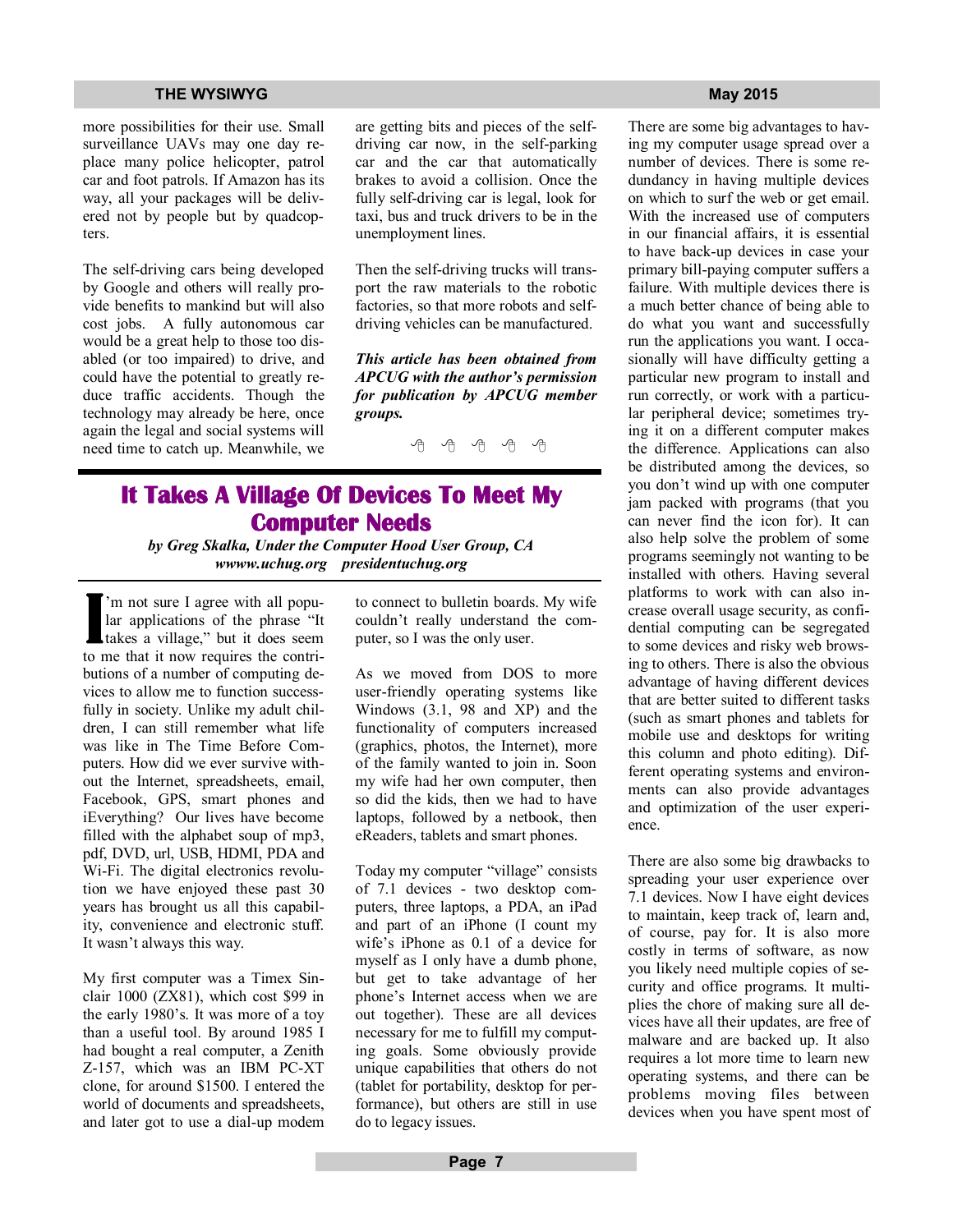your computing life in only one operating environment.

My oldest villager is my desktop computer, a 2005 Pentium 4 machine I built myself, running Windows XP. It should not be running any more, as I bought a new Windows 7 desktop computer a while ago; I just have not had time to set up the new computer. When I do, I'll have new office and photo editing software. Until then, this old P4 computer is the only one I have with some of that specialized software. In addition, it has software to support my flatbed scanner, my PDA, my handheld GPS and other old peripheral devices; these likely won't work with my new computer. I'll probably spend a lot of time trying to get these old accessory devices to work with my new desktop, and in the end have to either give up on their use or continue to keep this old XP machine running off in a corner somewhere.

It is a similar situation with my old Dell Celeron laptop; it has been replaced by a newer laptop but must be run occasionally to interface with old accessories. In this case, it is one item, an automotive OBDII diagnostic monitor that keeps me from retiring the Dell. I'm more hopeful that I can get the OBDII monitor interface software to run under Win7, but until I get around to trying it, I must keep this old XP laptop in the mix. Both of my remaining XP computers require special care to keep them safe and secure. Right now I keep them off my home network, transferring files between them and my networked computers with a USB Flash drive.

I've had my Pharos GPS PDA / Pocket PC for over six years. It keeps my personal calendar of activities, something my brain stopped being able to fully handle some time ago. Before I got my PDA, I used those DayTimer organizer notebooks. I love that I can sync my PDA to Outlook and write Word documents (it runs a Pocket PC version of Windows). Unfortunately, my old P4 desktop is the only PC I have running now with Outlook. I have a pro version of Office (containing Outlook) ready for my new desktop computer, but I fear the Microsoft ActiveSync program for the PDA may not run under Win7. I don't know what I will do when my PDA dies or I lose it, as I use it almost every day without fail. PDAs are now extinct in the wild, so I'll probably have to put my calendar on a smart phone. Until that day, I'm happy that my personal activities are safely not in a cloud or in view of Apple or Google or some cell phone service provider.

When it came time to start replacing our old XP computers with Windows 7 machines, I let my wife get the first upgrade. I say I did that because I'm a nice husband; for a time her new Acer desktop PC was the most powerful computer in the house. A cynic might suggest that I let my wife be the Win7 guinea pig, so I could learn the new OS off-line from my normal computing activities. In any case, she did then have the best computer in the house, so I sped up a presentation project by installing slide show software on her PC. It is still the go-to computer for slide shows. We also bought a household receipt scanner and software for my wife and me to share, so naturally it got installed on her desktop PC.

After my wife had a bad time with our pathetic netbook on her first business trip, I bought her a Fujitsu 17" Win7 laptop. She now had the two most powerful computers in the house. She didn't use it much at home so it was available to me. I used it to file our taxes with TurboTax and connect to video capture hardware. When my wife gave me a Panasonic HD video camera, I installed the video download and editing software on her laptop. It is still the primary computer for those functions.

I prefer a smaller, more portable laptop, so after seeing how much they had come down in price, I bought myself a Fujitsu 14" Win7 notebook PC.

When my proprietary email client became corrupted on my P4 desktop, I switched to Thunderbird on my new laptop. It is now my primary computer, but I have held back from installing a lot on it, knowing that I will be replacing my desktop PC.

I bought myself a cheap (\$70) Android tablet to see what all the fuss was about, but found it was very short on power and capabilities. While it could kick my old Z-157's sorry old silicon behind at about 1/20th the price, it really didn't render web pages very well. I got lucky and won an iPad Mini in a contest, and found it far superior at web access. I always take it traveling as it is a great little portable device for getting on the Internet, but I've not done much else with it. Now that my wife has an iPhone, along with an expensive data plan, I'm looking forward to getting instant web information when we are traveling. Unfortunately, I don't have the coin for one of my own.

With my village of devices, I'm able to do almost anything I need to do in the world of computers, at least in theory. It is a lot of work keeping everything running and communicating, so I'm working on consolidating my village and eliminating the older villagers. Still, with the advantages that different devices bring to the user experience, I'm sure I'll continue to rely on a small hamlet of devices for my computing needs.

*This article has been obtained from APCUG with the author's permission for publication by APCUG member groups.*

平 平 平 平 平

**If your e-mail or mail address changes, please e-mail: secretary@SterlingHeights ComputerClub.org**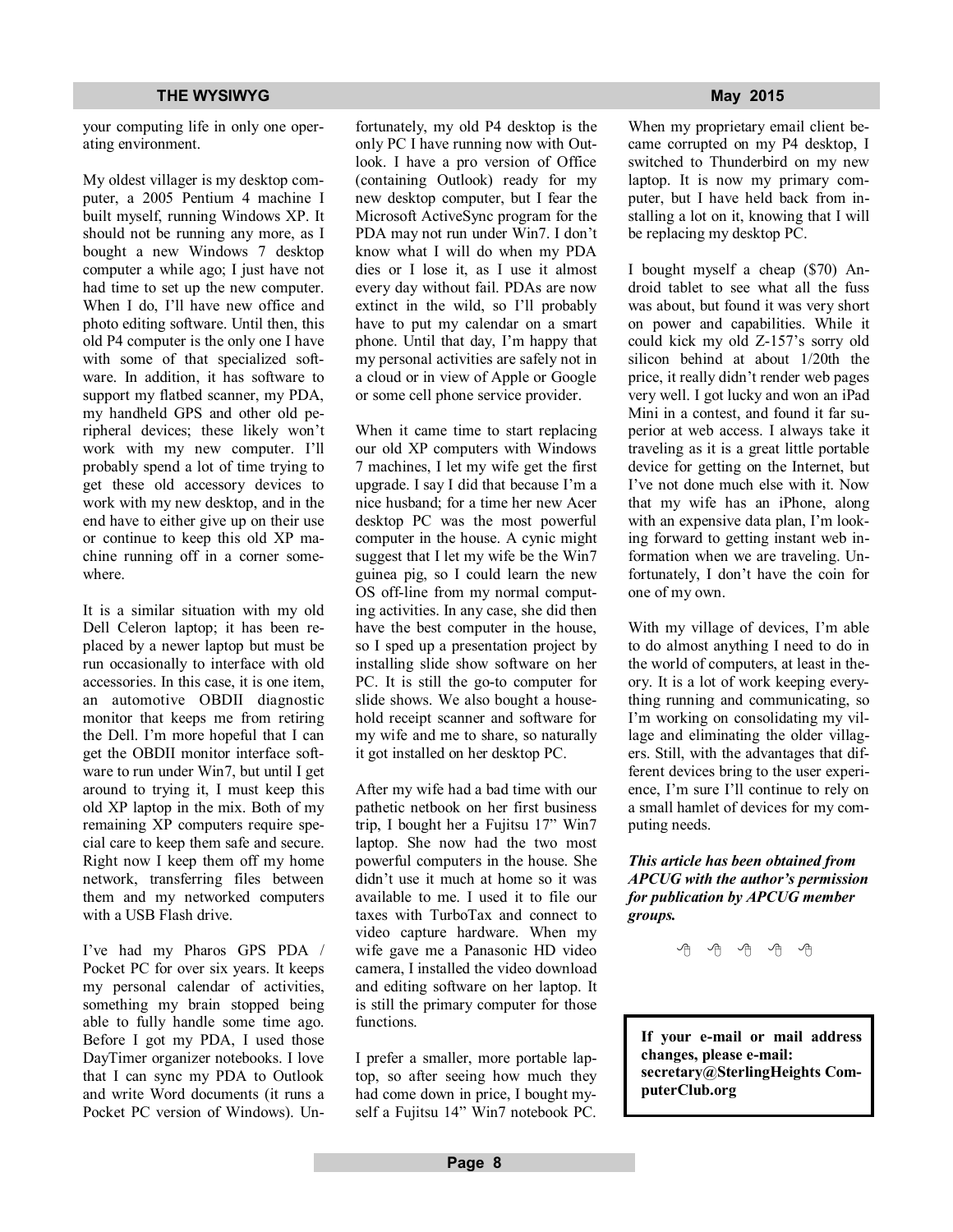### **"My Office For iPad" — A Book Review**

*Reviewed by Mary Ruth Butler, Member, Let's Compute, CA*

My Office for iPad Author: Paul McFedries Publisher: Que Publishing Rating: Excellent Level of information: Intermediate

**T** his review covers "My Office for iPad" from an intermediate user's viewpoint.

I have used books written by Paul McFedries before; I found this book to be up to the standards I have come to expect from McFedries.

The book is well organized and the instructions are easy to follow. I especially liked the color coding used for the illustrations.

The book follows a very logical pattern in discussing the various apps and includes an excellent discussion of Office 365. One criticism I have, which is a minor one, is that I think the author should have included more discussion on use of the apps for viewing only.

That point notwithstanding, I think the book offers the reader a thorough dis-

### **The President's Pen**

*(Continued from page 3)*

digit channel numbers can you remember? There is also a remote control that came with the card. There is a receiver the size of a dime which you double-sided tape to the front of the PC. It has a cable that plugs into the card. At this time the remote hasn't changed the channel or any of the five digit channel numbers. At this point I'm not sure how I'm going to troubleshoot the remote. I don't foresee using the remote as a primary control so this is not a high priority. I'll try another battery first. After that I'm open for suggestions.

I have watched a few shows and recorded a few shows. Both live TV

cussion on the use of the various apps so that the reader can take maximum advantage of Office 365 on the iPad. The explanations cover virtually all of the tasks that the reader would likely want to accomplish on the iPad.

The individual sections on each of the apps are in enough detail to permit the reader to achieve excellent command of each one. The "It's Not All Good" notes are very helpful in pointing out some of the limitations of Office 365.

I was pleased that McFedries included a section on the use of OneDrive. This application is an excellent tool for both PC and Mac users. I especially liked the information on sharing One-Drive documents including the capability to use an extra level of security by requiring the recipient to log in with using a Microsoft account.

Perhaps the most surprising feature of the book is the Excel Worksheet Function Reference section. Although I am a confirmed Excel user, the Excel reference section offers a very easy way to expand the use of Excel.

and recorded shows look really good on the PC. I have to determine if the format the recordings are in can be used by any other software. Both my desktop and laptop have HDMI outputs so I'm thinking I can take the laptop to the TV in the family room and play a movie on the TV using the HDMI connection.

Hopefully next month or the one after I can add more information about these types of devices.

This month is going to be another excellent meeting. The subject is drones. Come learn more about this very contemporary topic.

9 9 9 9 9

This section will be helpful in using Excel in the full Office Suite on my PC as well as on the iPad.

The completeness of the book's index is worth noting. I found it to be easy to use and very complete.

I would definitely recommend that anyone who is interested in using Office 365 on an iPad buy the book.

*This article has been obtained from APCUG with the author's permission for publication by APCUG member groups.*

## **Member Classified Ads**

**Ads**<br> **S** end any classifieds to the<br>
WYSIWYG Publisher at the<br>
club's PO Box, or to his<br>
e-mail address posted on page 2 of any classifieds to the WYSIWYG Publisher at the club's PO Box, or to his the newsletter.

Ads are available to SHCC members and are limited to computer related items for non-commercial purposes. There is no charge for members classified ads.

## 平 平 平 平 平 **SHCC Emergency Cancellation**

**S**<br> **S**<br>
Lender and Macomb Community<br>
College (MCC). We will meet if<br>
MCC is onen and will not if MCC is meets at Macomb Community College (MCC). We will meet if MCC is open and will not if MCC is closed. MCC closure is announced with other school closings on many local TV and radio stations. All members of SHCC have an email address. One of the SHCC officers will send an email to the addresses SHCC has on file alerting members to the event cancellation. If your email is broken, call an officer; don't leave a message, call another officer if you don't talk to someone live. It is your responsibility to keep the email address you have listed with SHCC current.